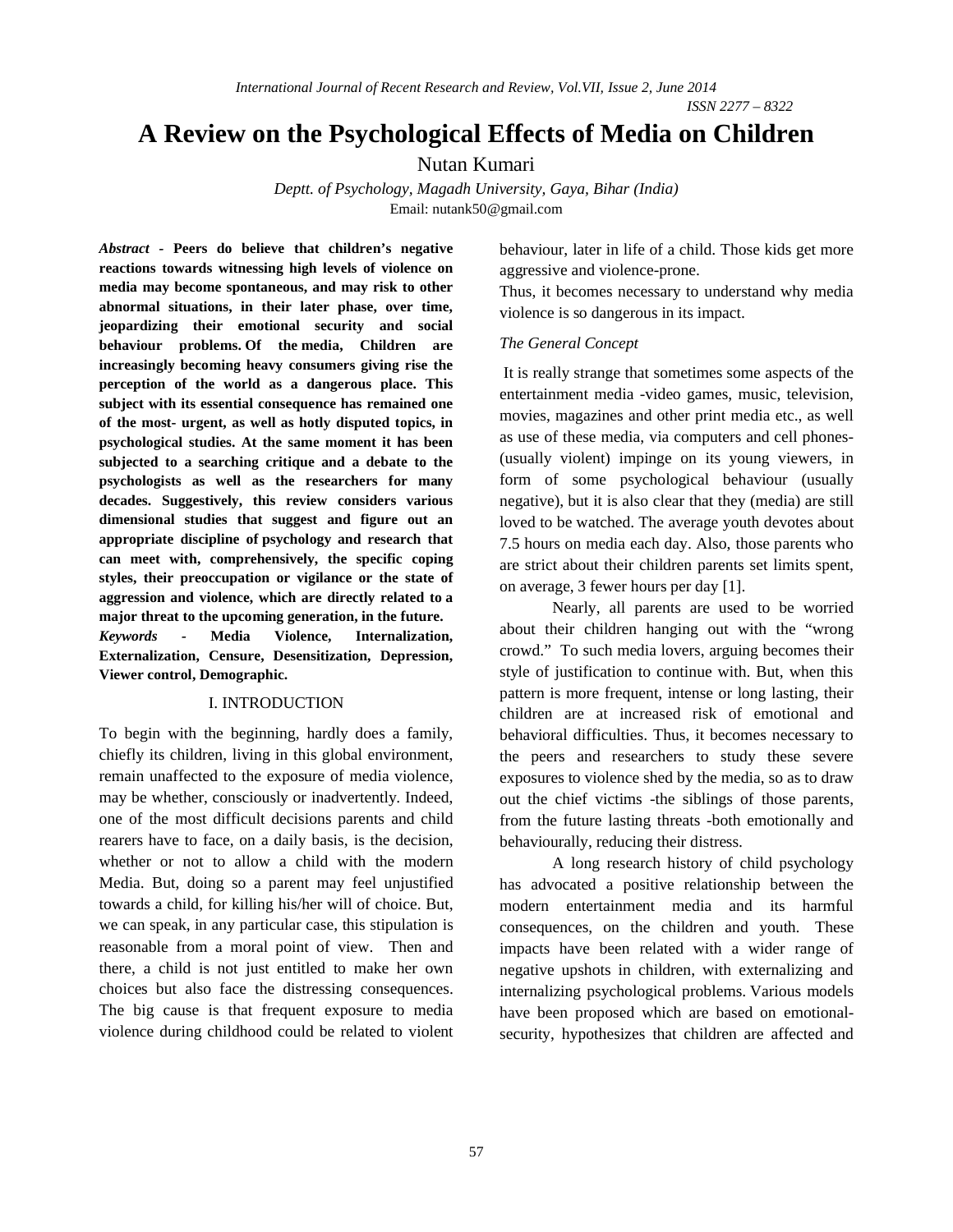distressed by development of such violent media exposure because it threatens their sense of emotional, psychological, physiological security and social safety.

The present piece of review shall study and summarize the potentiality of nature of media (powerful cause of violent behaviour) violence on children and adolescents, and decide the vital role physicians, conscious parents and the entire society will certainly provide ability to help regulate their kids and young children, emotionally and soothingly enabling them to find strong resolution, traditionally, and shall give consideration to the future directions and implicate with the social policies, setting researches afresh.

## II. RESEARCHERS MYTH, METHODOLOGIES AND APPROACH

Although, media violence has many unhealthy effects on children and adolescents, it has been and will always be, a staple of our media environment, it is appropriate to point out especially when challenging presentations are aired in which children are likely to see them, and when unsuitable programming is vigorously marketed to vulnerable young people [2].

Not of all the media research methodologies apply to all situations equally. The underlying psychology of media (considered as a major source of entertainment, now globally) and its impact (seldom healthy) is often misinterpreted, especially in the case of impact of 'media violence', on kids and children. For example, a child on media violence, and a smoker on smoking, both cannot be randomly assigned for any measured period to undergo any experiment, just to study their results of developing effects of violence or cancer, respectively. There exists a margin for all methodologies. Therefore, no two methodologies can be correlated or considered similar and it is similar even in a psychological study. Usually, the research(otherwise limited) opted by the media violence researchers, perform longitudinal studies, on their young ( class) of viewers, in order to study their psychological changes such as aggression, emotion, intelligence and chiefly the violence, over time. The media fails to bring forth these unhealthy outcomes that directly affect the youth, with the media violence.

Although, the evidence to early exposure to media violence, as a contributing factor to the development of aggression, has increased, still much of the research pertaining to media violence has focused only on short-term effects and reported significant relations. Researchers gather information on kids TV-violence screening, identification with hostile TV characters, judgments of practicality of TV violence, aggressive conducts, and intellectual skill, as well as parents' socioeconomic condition (measured by educational level), aggressiveness, parenting practices and attitudes, and parent's TV usage (i.e., TV-viewing frequency and TV-violence viewing).

Researchers administered measures of adult TV-violence viewing and adult aggressive behavior, and obtained archival data on criminal conviction and moving violation records from state records. While the causes of youth violence are multi-factorial and include such variables as poverty, family unit psychopathology, child cruelty, exposure to domestic and social violence, substance abuse and other psychiatric disorders, the research literature is quite undeniable that children's exposure to media violence plays an important role in the etiology of violent behavior. While it is difficult to determine which children who have experienced televised hostility are at the greatest risk, there appears to be a strong association between media violence and aggressive behavior within vulnerable "at risk" segments of youth.

However, in present there are majority of research studies that have been made, but relatively on small sections of the world societies have been benefitted. The present areas of ongoing research are the different circumstances under which children from different cultural / racial groups /gender react to media-violence together with the different ways in which they respond.

### III. STUDYING THE IMPACTS

Many of the studies show that even though youth who are already violent tend to seek out violent entertainment, they will still be inclined towards the exposure to violence. Although shootings in schools around the world periodically prompt politicians and the general public to focus their attention on the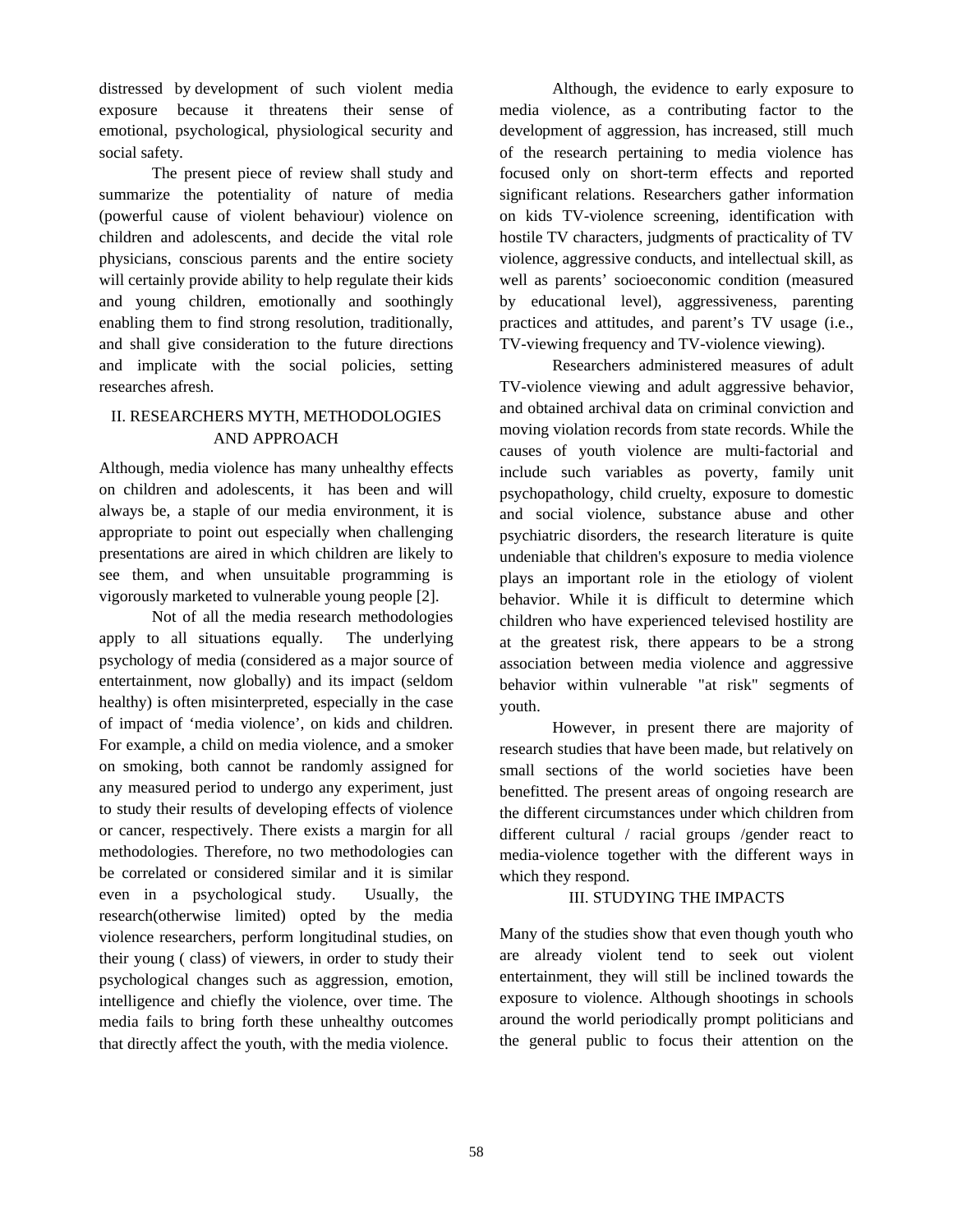influence of media violence, the medical society has been alarmed, with this issue.

The Research science has related exposure to media violence with a variety of physical and mental health problems for children and adolescents, for their aggressive and violent behavior, maltreatment, desensitization, fear, depression, nightmares, and sleep disturbances. Talking globally, even in American regular and significant cross-cultural studies field experiments laboratory experiments, relations between media exposure and its increased impact aggression and violence- have been found [3].

At Harvard, the new Center on Media and Child Health has listed more than 2000 research reports [4] and substantiated the strength of the association between media violence and aggressive behavior found in meta-analysis [5] is greater than the association between calcium intake and bone mass, lead ingestion and lower IQ, and condom nonuse and sexually acquired HIV infection, and is nearly as strong as the association between cigarette smoking and lung cancer [6]—associations that clinicians accept and on which preventive medicine is based without question.

It is observed that media influenced Children the most- by observing, imitating, and adopting behaviors [7]. Several different psychological and physiologic processes underline media-violence effects on the degree of aggressive attitudes, beliefs, behaviours, and sentimental index [8] studies sanctify that children little than 8 cannot discriminate between fantasy and reality, and may be vulnerable to some of these learning processes and thereby, be more influenced by media violence [9]. Nonetheless, even older adolescents and young adults are adversely affected by witnessing media violence, demonstrating that the ability to discriminate between fantasy and reality does not refrain one from the effects of media violence [10].

The so called popular media promote hostility negative attitudes among young genre. A related intuition is that the words and deeds of children have a different and new status or significance for the grave future.

# *Impacts on Aggression, Desensitization, and Interpersonal Hostility, Fears, Anxieties and Sleep Disturbances*

Most of the researchers' attention has focused on studying the way media affects the interpersonal behaviors of children and adolescents, consistent evidences have proven that violence viewing shoots up intense fears and anxieties in young viewers. In most surveys it was found that the effect and symptoms like the psychological trauma, such as anxiety, depression, and posttraumatic stress were directly proportional to the number of television viewing hours, per day [11].

Similarly, in an another study of the parents of almost 500 children in kindergarten through fourth grade revealed that the amount of children's television viewing (at bedtime) and having a television in one's own bedroom, were significantly related to the frequency of sleep disturbances [12]. In a random national survey it was reported that 62% of parents with children between the ages of two and seventeen complained that their children had been frightened by something they saw in a TV program or movie.19 with children between the ages of two and seventeen said that their child had been frightened by something they saw in a TV program or movie [13].

In the study conducted of the students, reporting fright reactions 51% reported disturbances in eating and sleeping, 14% reported mental anxiety, and 35% reported subsequently avoiding or dreading the situation portrayed in the program or movie. Furthermore, more than one-fourth of the respondents said that the impact of the program or movie viewed six years earlier was still on their mind, at the time of reporting.

Furthermore, the effects of these depictions are not only in the memories or words but persist to disturbance and unnecessary anxieties that can readily lead to physical sickness and interfere with routine school work and other normal activities. For the most part, it must be said that it is the media involving violence (i.e., perceived threat of violence) that frightens children or harms them.

However, it is significant to note that parents often find it hard to predict children's anxiety towards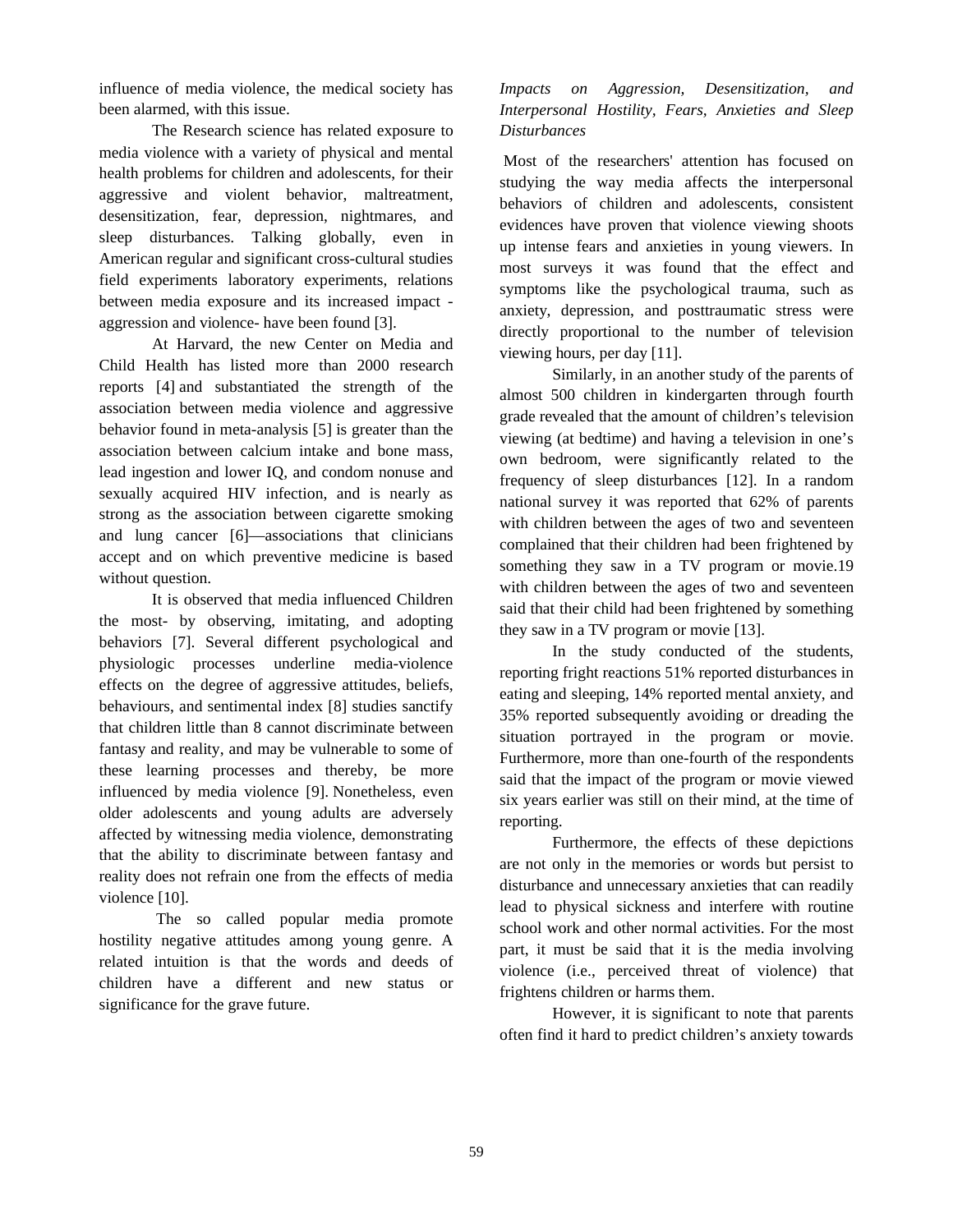television and films because a child's level of cognitive development influences how he or she perceives and responds to media stimuli. This research shows that as children mature cognitively, some media images and events become less likely to disturb them, whereas other things become potentially more upsetting. This change is a result from development in children's mental understanding of the fantasy-reality distinction [14].

Former research suggests that preschoolers most likely responded to images victims and expressions of emotional distress; older elementary school children most likely responded to the idea of their own and their family's vulnerability to attack; teenagers, like adults, were able to grasp the enormity of the events and the long-term implications they presented for civilized society [15].

# IV. ADAPTABLE TOOLS AND DEFENSIVE MEASURES

Today 99% of homes have televisions. In fact, more families have televisions than telephones. Over half of all children have a television set in their bedrooms. This gives a greater opportunity for children to view programs without parental supervision. Providentially, many proficient and expert psychologists worldwide including various schools and missionaries have gathered potency toward the prevention and eradication this social concern of media originated conflicts and their exposure to the children. In this order various protective processes have been set both on social and legal standards, can diminish the negative psychosocial hazards and risk factors.

Nonetheless, media violence comes into our homes mechanically through television, and is actively marketed to children and adolescents (even when the content is labeled as appropriate only for "mature" audiences) [16]. Moreover, it is extremely difficult to disseminate the message of media violence's harms. An important component of this difficulty is the fact that violent entertainment is a highly lucrative business and the entertainment industry is loath to communicate information suggesting that its products are harmful. An intriguing analysis by Bushman and Anderson, serves to our information that even the media and press that reveal the evidence for the aggression-promoting effect of media violence has become stronger, but, the relationship was weaker and weaker [17].

There are various tools, such as media ratings and filtering devices like the V-chip, but with very little awareness publicity for these tools even parents have little understanding of them, or how to use them. Still education and better information of the effects of media violence to the parents is needed to receive about, and they need more convenient and reliable means of understanding what to expect in a television program, movie, or video game, that will help them counteract some of the negative effects of media violence on their children.

Research in cognitive development, for example, has explored effective ways to reassure children who have been frightened by media threats [18]. Strategies for coping with media-induced fears need to be tailored to the age of the child. Up to the age of about seven, nonverbal coping strategies work the best [19].

### *The Rating Technique*

The most prompting and authentic (to some extent) the rating of media can put to some check. Still it is out of approach to the common minds. Many find the entertainment industry's media-rating logics difficult to use [20]. The movie ratings are used by approximately 3/4 of parents, but only about 1/2 of parents say they have ever used the video-game ratings, the television ratings, or the music advisories to guide their choices. Many parents find the ratings unreliably low, with an objective parental evaluation revealing as many as 50% of television shows rated WWF to be inappropriate for their teenagers.

Further disappointing, most parents do not even know that their television is equipped with a Vchip viewer control, and only 20% of parents actually use it. Video games with higher ratings may actually attract more young children (the "forbidden-fruit" hypothesis) [21]. The various media ratings are determined by industry-sponsored ratings boards or the artists and producers themselves, which may lead imperfect rating. Ratings are age based, which assumes that all parents agree with the raters about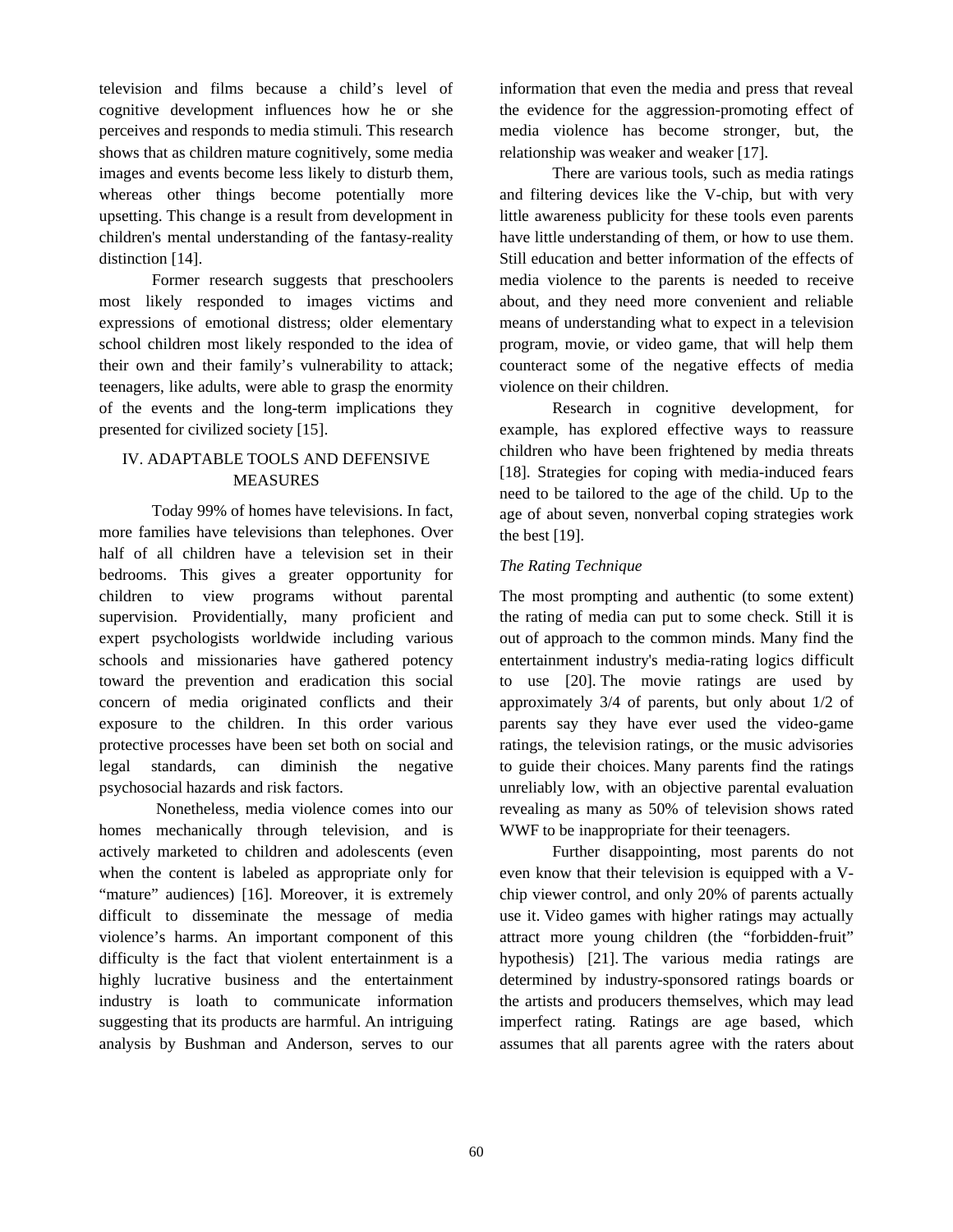what is appropriate content for children of specific ages.

Furthermore, different rating systems for each medium (television, movies, music and video games) make the ratings confusing, because they have little similarity or relationship to one another. The American Academy of Pediatrics (AAP) offers an informational brochure that pediatricians can offer to parents and children to help them use the various rating systems to guide better media choices [22].

## V. A FEW IMPLICATIONS

- 1. Remove television, video games and internet connections, from kid's bedrooms.
- 2. Co-watching television shows / movies with their children.
- 3. Limit "screen time" to 2-3 hours/day.
- 4. Check children for video games where the player scores points by killing a human target.
- 5. Children under 2 should avoid exposure to all entertainment media (television and movies).
- 6. Keep away from the glamorization of weaponcarrying and the normalization of violence as an acceptable means of resolving conflict.
- 7. Stop the use of media or literature that serves, violence in a comic or sexual form or in any other situation in which the violence is amusing, titillating.
- 8. Eliminate unwarranted exposure of person-person violence and hateful, racist, misogynistic, or homophobic language or situations.
- 9. Choosing Music, parents should read lyrics easily available before deciding to purchase the recording.
- 10. Video games should not use human or other living targets or award points for killing, because this teaches children to associate pleasure and success with their ability to cause pain and suffering to others.
- 11. Use of violent video games should be restricted to age-limited areas of gaming arcades; the distribution of videos and video games and the exhibition of movies should be limited to appropriate age groups as well as rating marked on them.

12. Office counseling has often been effective, in the cases where the caretaker is helpless or puzzled.

### VI. CONCLUSION

Considering the seriousness of summary it becomes necessary to put theory into practice, taking into view the active agents rather than the invisible victims along with various causes, implications and consequences. A concrete link must exist between the parents and their children in order to achieve a common and general behaviour well being. On the same hand literacy expansion and psycho-educational programs with the parents must be shared. The means of optimism has been found as a significantly reliable mediator and moderator for a great many negative events on child outcomes. The still due philosophical task -that is to give a deeper account of these media that can explain more clearly the sense why children are undeveloped or why their lack development is significant, from a moral point of view.

The entertainment industries are, without a doubt, concerned with profits mostly, they sometimes react to large-scale criticism, and sponsors, whereas, local television stations prefer to avoid public reproach.

Further necessary to do, other than complaining about media practices, researchers and advocates for the welfare of children, is to work someway effectively, to diminish the negative impacts of media violence, by providing better public education about media influence, by developing and promoting more useful content labels and filters. It also becomes necessary to expand education for children regarding media literacy, helping them to distinguish between the phantom and the fact they see on any of the media, and engage them in a critical analysis of their own media choice.

Thus, future research are expected to develop a better understanding and familiarity with the impact of media-violence, on children including the further demographic variables such as sex and ethnicity, race and emotional intersects among kids, children and other elements of family and then settle some of the implications of these findings for parents and educators, and for the society at large.